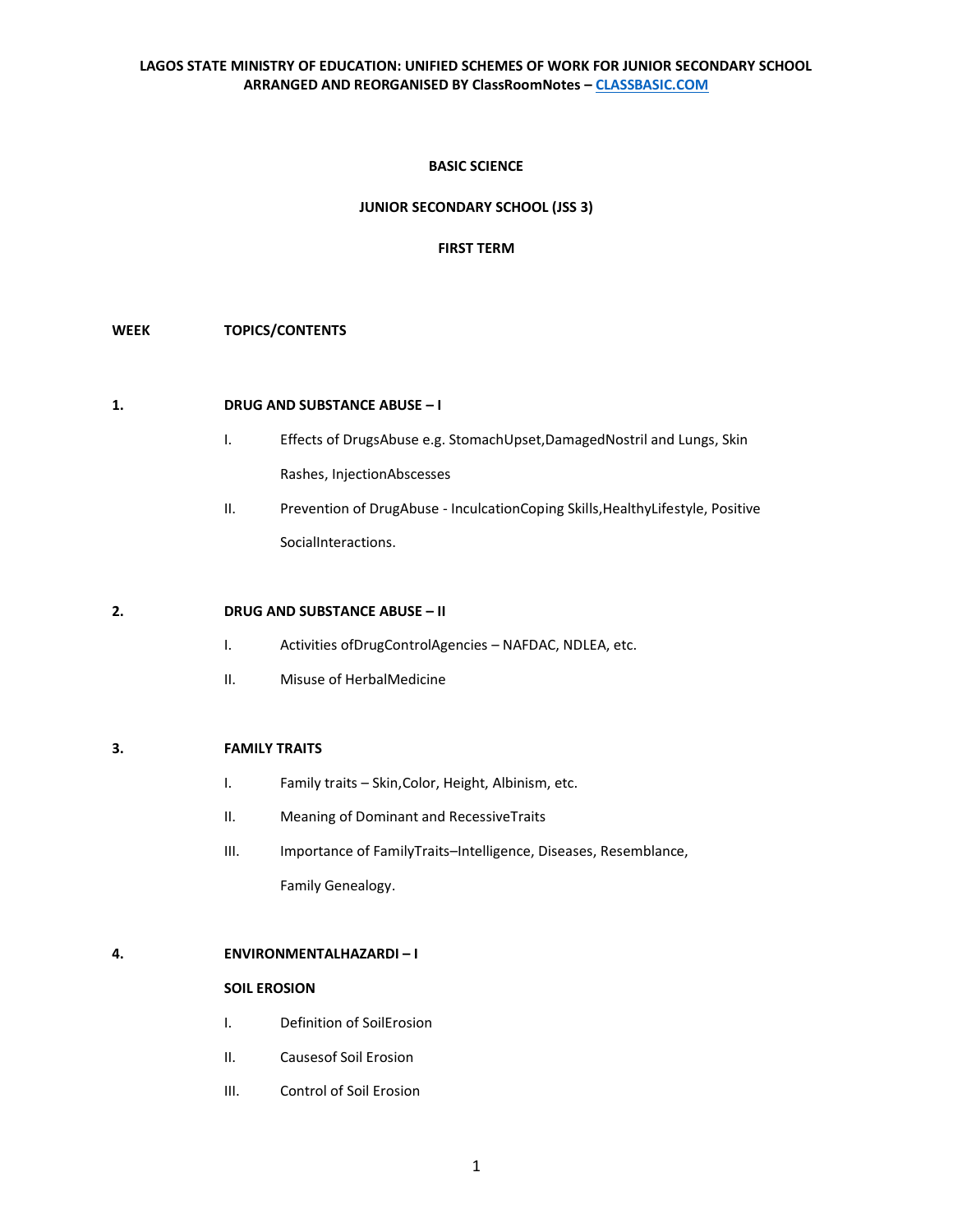#### **5. ENVIRONMENTAL HAZARD - II**

## **BUSH BURNING**

- I. Practices that influence Bush Burning
- II. Effects of Bush Burningincluding Economic Consequences
- III. Regulations against Bush Burning

#### **6. ENVIRONMENTAL HAZARD - III**

### **FLOODING**

- I. Drainage Patterns
- II. Causes of Flooding
- III. Prevention of Flooding
- III. Effects of Flooding on Community and Farmland

### **7.| 8. ENVIRONMENTAL HAZARD IV - DEFORESTATION**

- I. Reasons for Deforestation, e.g. Commercial and Domestic Firewood
- II. Effects on the Environment
- III. Regulations on Deforestation

### **9. ENVIRONMENTAL HAZARD V - DESERTIFICATION**

- I. Define Desertification and ItsEffect
- II. Identify Geographical Zones Prone to Desertification
- III. Causes such as Overgrazing, Bush Burning, Cutting Trees for Firewood, etc.
- IV. Control Measures

### **10. ENVIRONMENTAL HAZARD - VI**

#### **DEPLETION OF OZONE LAYER AND ITS EFFECT**

- I. Description of Ozone Layer and Its Location in the Atmosphere
- II. Importanceof Ozone Layer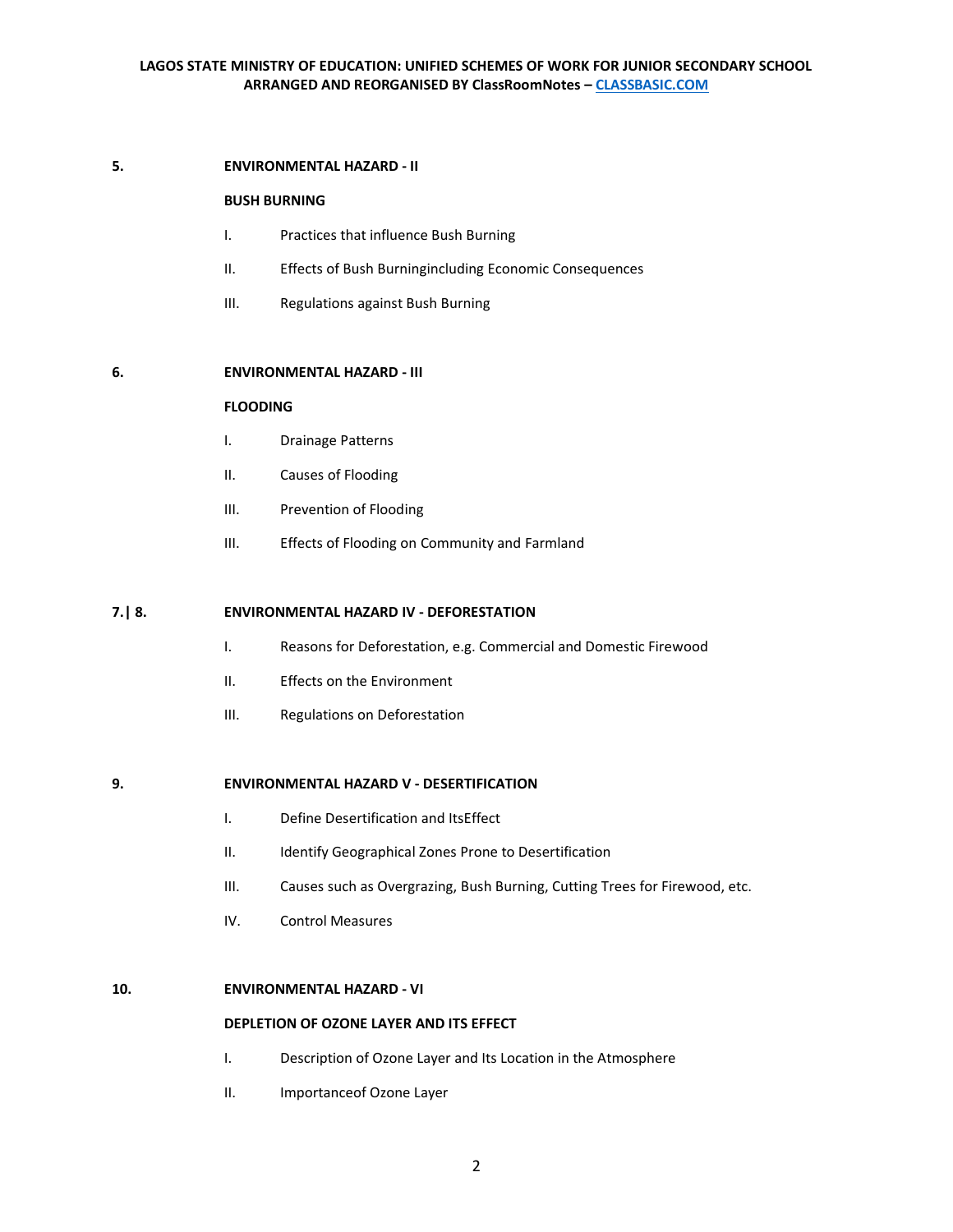- III. Effects of Depletion of OzoneLayere.g. Global Warming,Green House Effect, Ice Melting and Flooding.
- IV. Control Measures
- V. Regulation on Use of Chlorofluorocarbon CFC
- VI. Reduce Bush burning and Control in Household Activities

# **11.| 13. REVISION AND EXAMINATION**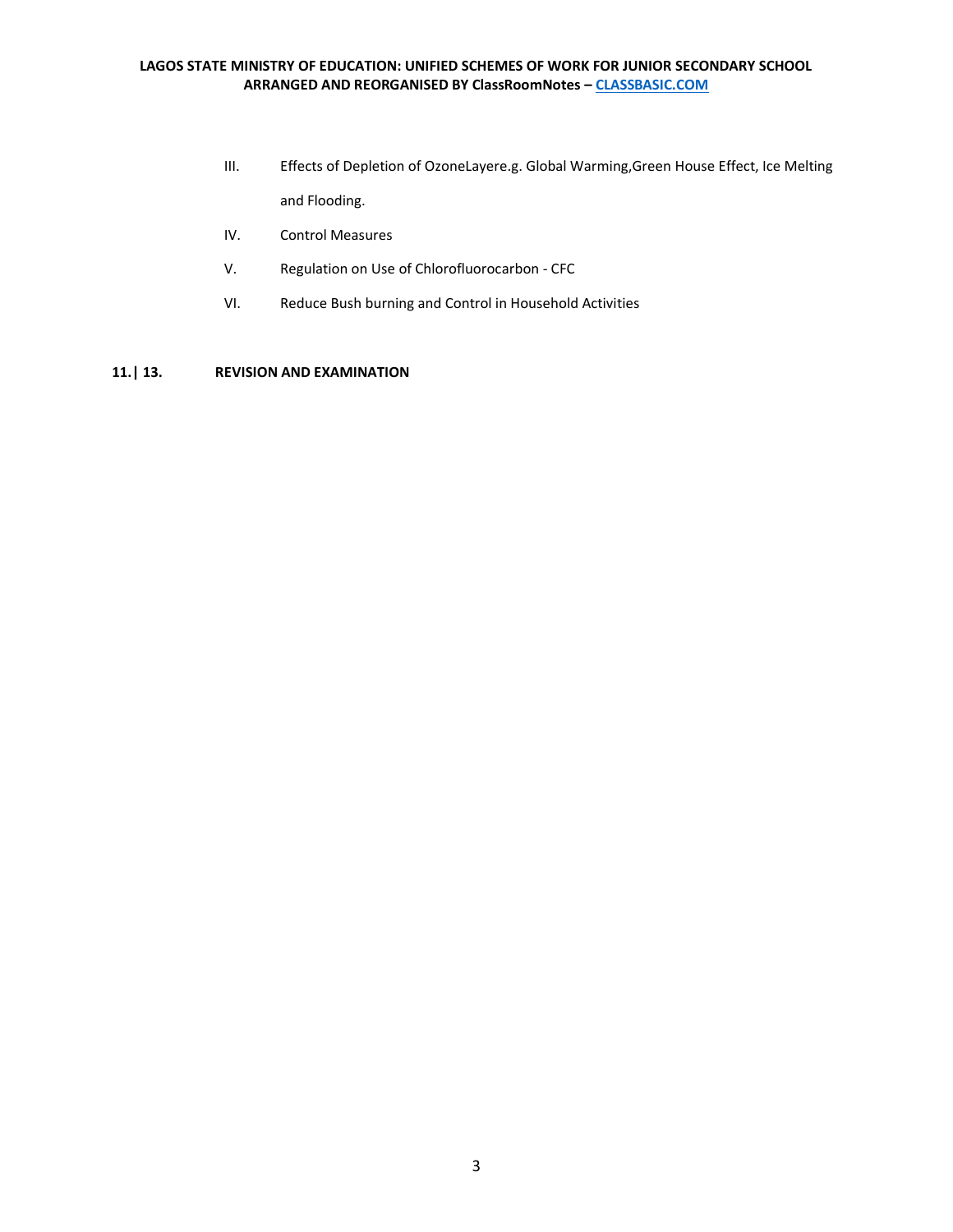## **BASIC SCIENCE**

## **JUNIOR SECONDARY SCHOOL (JSS 3)**

## **SECOND TERM**

# **WEEK TOPICS/CONTENTS**

# **1. RESOURCES FROM LIVING THINGS**

- I. Examples of Plant Sources e. g. Cash and Food Crops,Dye and Drugs
- II. Examples of Animal Sources, e. g Hides and Skin,Dairy Product

## **2. ECONOMIC IMPORTANCE OF RRESOURCE FROM PLANTS AND ANIMALS**

- I. Importance to Self
- II. Importance to Society

# **3. RESOURCES FROM NON LIVING THINGS**

Examples – Solid Minerals like Limestone, Coal,Gold,Tin, etc.

### **4. RESOURCES FROM NON LIVING THINGS - LOCATION IN NIGERIA ANDTHEIR**

### **IMPORTANCE**

- I. Location of solid minerals in Nigeria
- II. Economic Importance

### **5. LIGHT ENERGY**

- I. Reflection
- II. Refraction
- III. Vision
- IV. Dispersion and Rainbow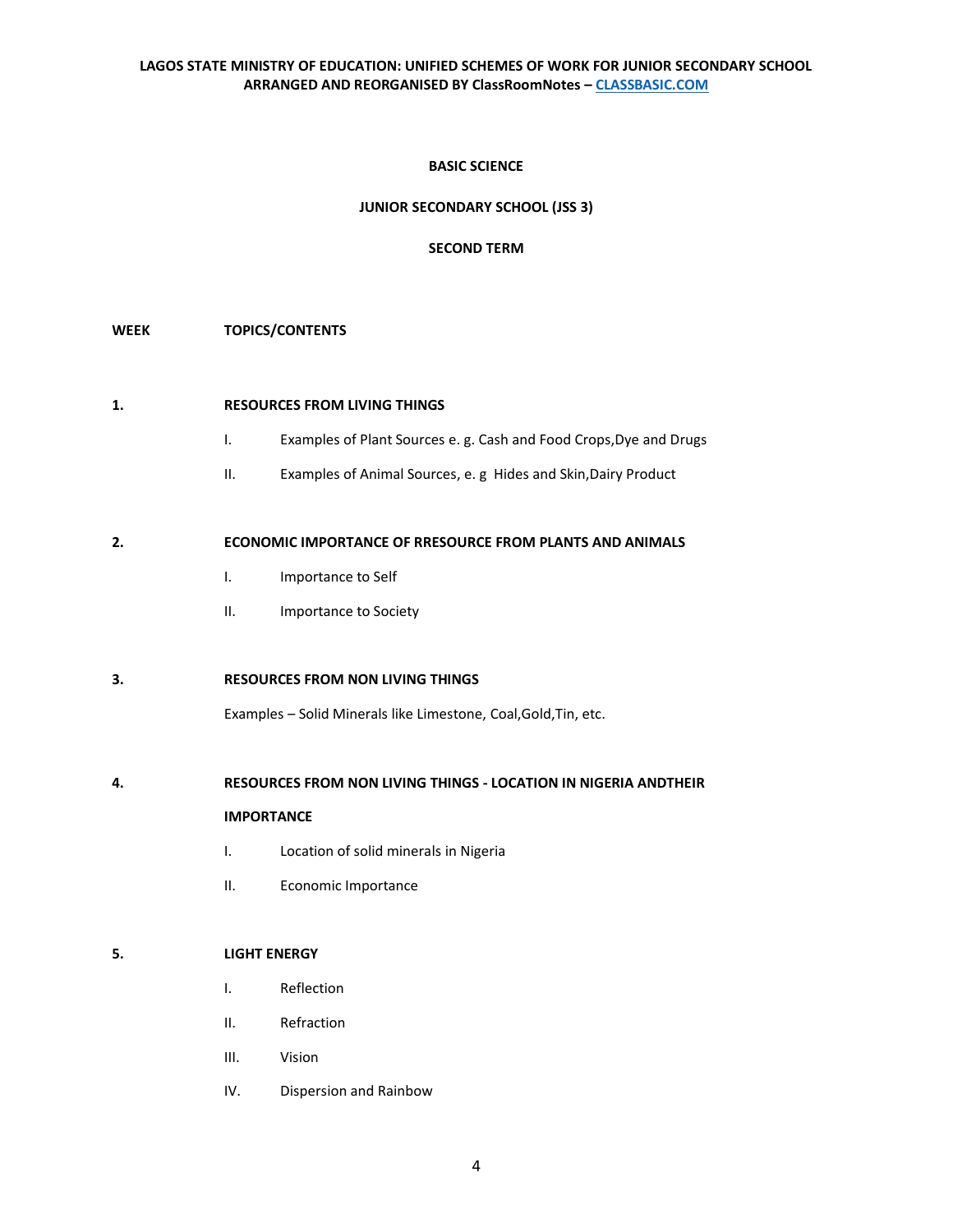### **6. SOUNDENERGY**

- I. Production of Sound
- II. Transmission of Sound
- III. Reflection of Sound
- I. Hearing

### **7. | 8. MAGNETISM**

- I. Load Stone
- II. Law of Magnetism
- III. Magnetic Poles and Magnetic Fields
- IV. Care of Magnets

### **9. ELECTRICAL ENERGY**

- I. Flows of electrons
- II. Circuits andParallel
- III. Fuses and CircuitBreaker
- IV. Electric Meter Reading and Billing

#### **10. SKILL ACQUISITION**

- I. Meaning of SkillAcquisition
- II. Reasons for SkillAcquisition e. g. Taking Risks, Decision Making, Managing Emergency Situation, Survival Strategy, Learning to Live together.
- III. Types of Skill- Farming, Basic Computer Literacy, Photography, Internet Browsing, Desktop Publishing and Networking, etc.
- IV. Importance of Skill Acquisition e.g. Improved Quality of life appreciating Human Capability, etc.
- **11. REVISION**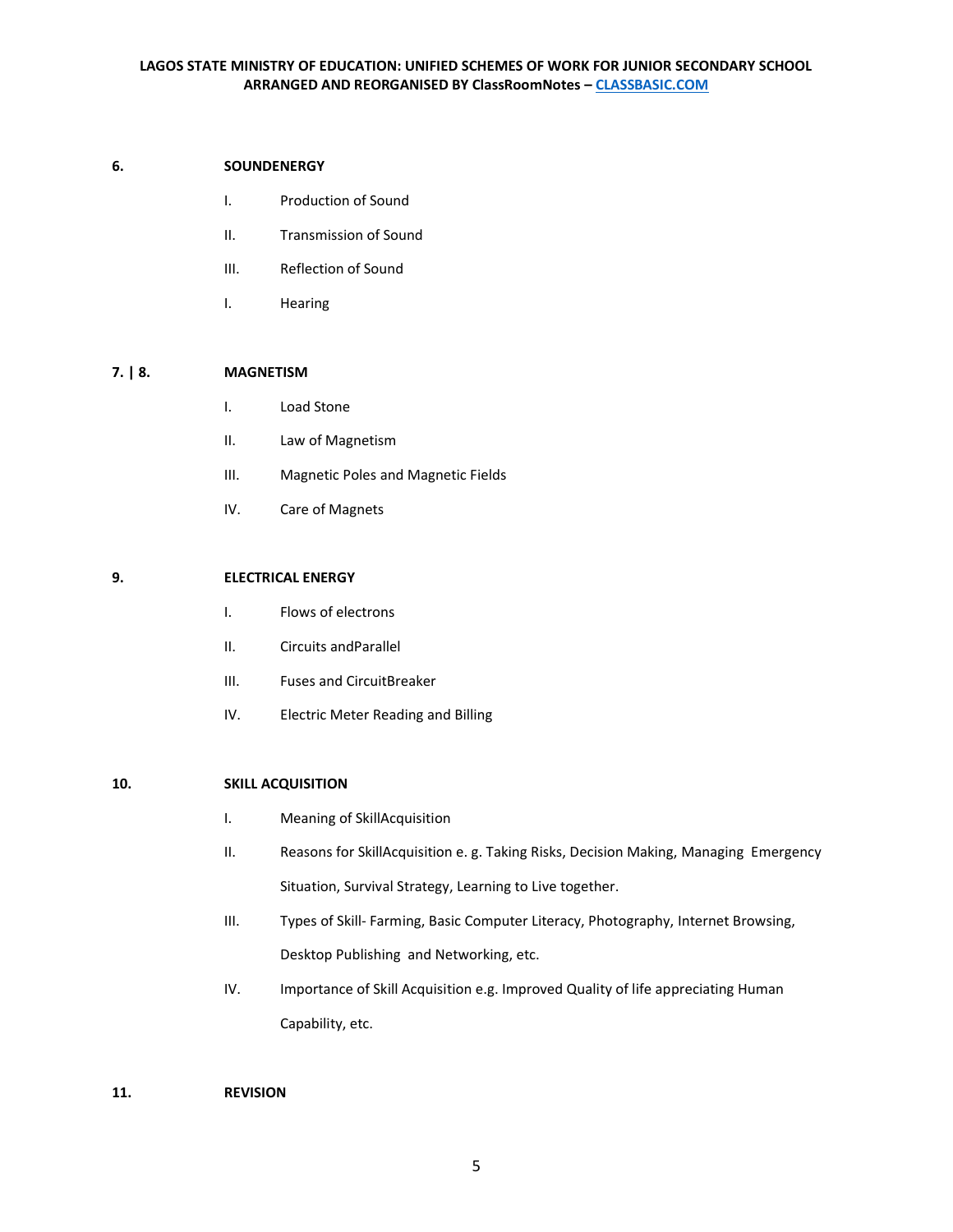**12. | 13. EXAMINATION**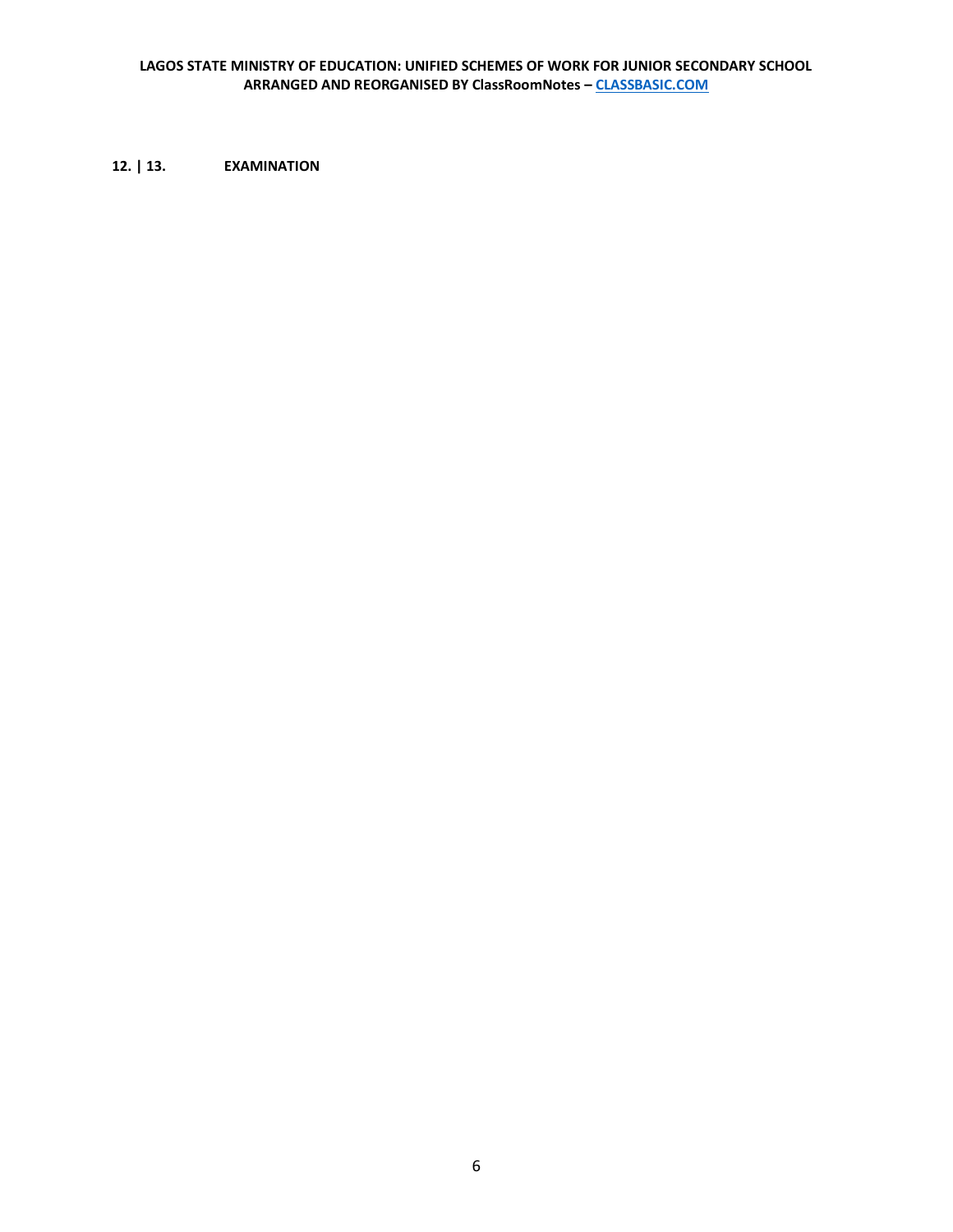# **BASIC SCIENCE**

## **JUNIOR SECONDARY SCHOOL (JSS 3)**

## **THIRD TERM**

# **WEEK TOPICS/CONTENTS**

# **1. FAMILY LIFE EDUCATION - I**

- I. Implication of Teenage Pregnancy
- II. Myths and Facts about Pregnancy

# **2. FAMILY LIFE EDUCATION II**

- I. Definition and Types ofAbortion
- II. Reasons for Abortion
- II. Unsafe Abortion and Consequences
- IV. Ways of preventing Abortion
- V. Where to get help

## **3. RADIOACTIVITY**

- I. Meaningof Radio Activity
- II. Radioactive Elements
- III. Types of Radiation and Properties
- IV. Uses of Radioactivity
- V. Dangers of Radioactive Rays

#### **4. ETHICAL ISSUES IN SCIENCEAND DEVELOPMENT**

I. Meaning and Wrong Application of Science